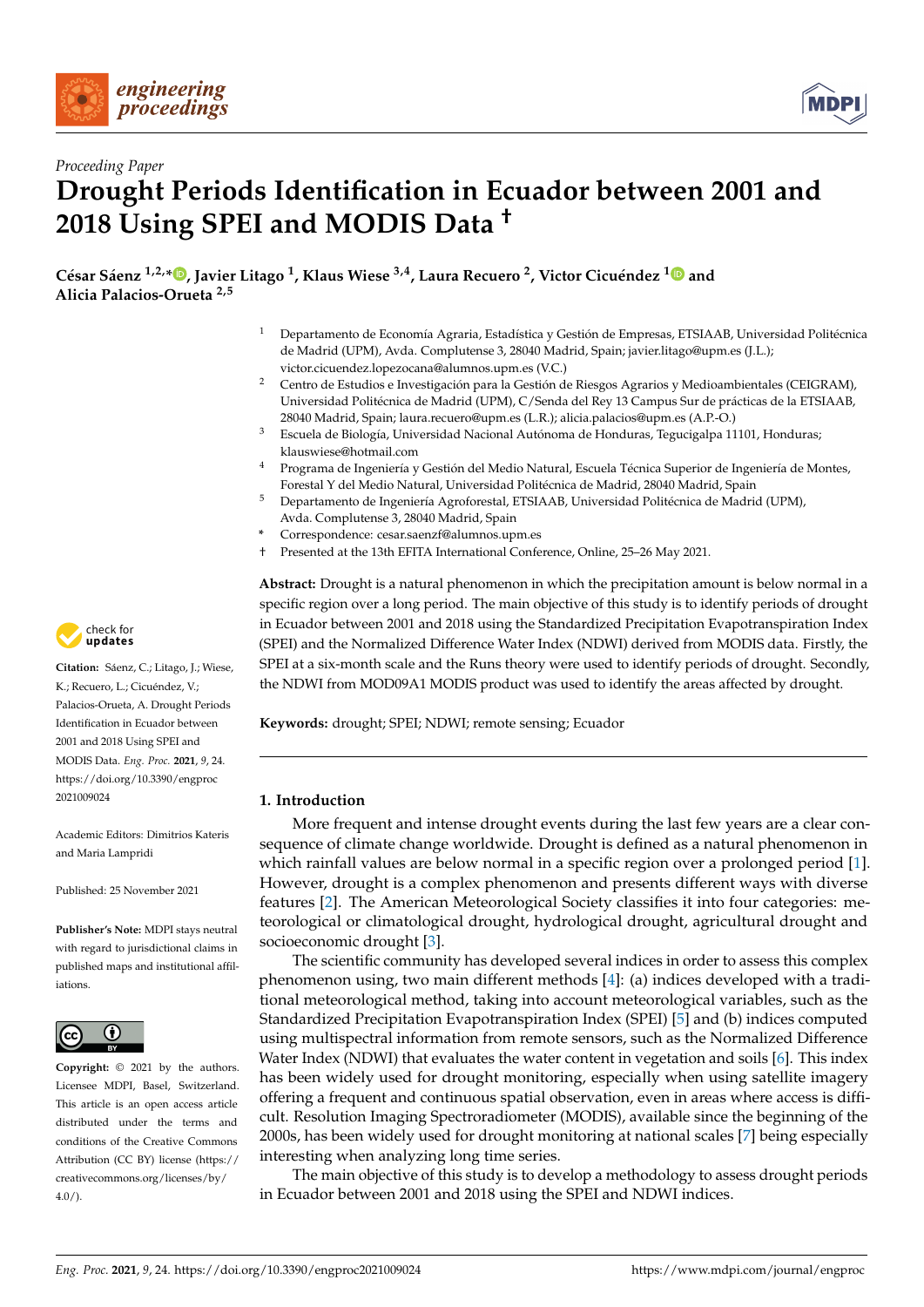#### **2. Materials and Methods**

#### *2.1. Study Region*

Ecuador is located between latitudes  $1°28'$  N– $5°01'$  S and longitudes  $75°11'$  W– $81°01'$ W and it is bordered to the west by the Pacific Ocean. The average temperature in Ecuador varies between regions, fluctuating between 20  $\degree$ C and 26  $\degree$ C. The total annual precipitation varies with respect to temporal and spatial distribution from 250 mm on the Coast to 4000 mm in the Amazon. According to the Köppen classification, Ecuador has a humid tropical climate (Af), without defined climatic seasons, although two well-marked periods: dry season (June–November) and rainy season (December–May). This research is focused on continental Ecuador, which is divided into three regions: Coast, Andean and Amazon. This area expands across  $256,370 \text{ km}^2$  with a population of approximately 17.6 million people.

#### *2.2. Data Source and Processing*

#### Meteorological and MODIS Data

The Climate Research Unit (CRU) Time-Series (TS), version 4.03 of high-resolution gridded climate dataset with a spatial resolution of 0.5 degrees [\[8\]](#page-3-7), was used to obtain monthly temperature and precipitation observations for the period 2001–2018.

The MOD09A1 version 6 product from MODIS sensor [\[9\]](#page-3-8) was used to calculate NDWI spectral index. This product consists of 8 days temporal composites with a 500 m spatial resolution containing reflectance values at seven spectral bands: 620–670 nm (Red), 841–876 nm (Nir), 459–479 nm (Blue), 545–565 nm (Green), 1230–1250 nm (SWIR1), 1628– 1652 nm (SWIR<sub>2</sub>), 2105–2155 nm (SWIR<sub>3</sub>). To cover all continental Ecuador, it was necessary to download and process information from 4 tiles (h09v08, h09v09, h10v08, h10v09). The data were downloaded from the NASA website [\(https://lpdaac.usgs.gov,](https://lpdaac.usgs.gov) accessed on 20 April 2021) and for the period 2001–2018.

#### *2.3. Research Methods*

#### 2.3.1. Calculation of the SPEI

The SPEI proposed by V. Serrano in 2010, is an index focused on detecting drought from climatic data calculated from the difference in precipitation and potential evapotranspiration for different spatial and temporal scales (1 to 48 months). In this study, a six-month scale was used. The SPEI values range from −2 to 2 and the categories are: extremely wet ( $\geq$ 2), severely wet (1.50 to 1.99), moderately wet (1 to 1.49), normal ( $-0.99$ to 0.99), moderate drought ( $-1$  to  $-1.49$ ), severe drought ( $-1.50$  to  $-1.99$ ) and extreme drought (≤−2).

#### 2.3.2. Calculation of the NDWI

The NDWI proposed by Gao in 1996 uses the bands of NIR and  $SWIR<sub>1</sub>$  to identify moisture (Equation (1)) [\[6\]](#page-3-5). The range of the NDWI is from  $-1$  to 1. When the value is closer to 1, vegetation is considered to contain high moisture, and if it approaches 0, it is associated with surfaces without the presence of vegetation or bodies of water [\[10\]](#page-3-9).

$$
NDWI = (NIR - SWIR3)/(NIR + SWIR3),
$$
\n(1)

The ranges we use for the different NDWI categories were: very high moisture (>0.7), high moisture (0.61 to 0.7), moderate moisture (0.51 to 0.6), low moisture (0.41 to 0.5), weak moisture (0.31 to 0.4), moderate drought (0.21 to 0.3), strong drought (0.01 to 0.2) and very strong drought  $(\leq 0)$ .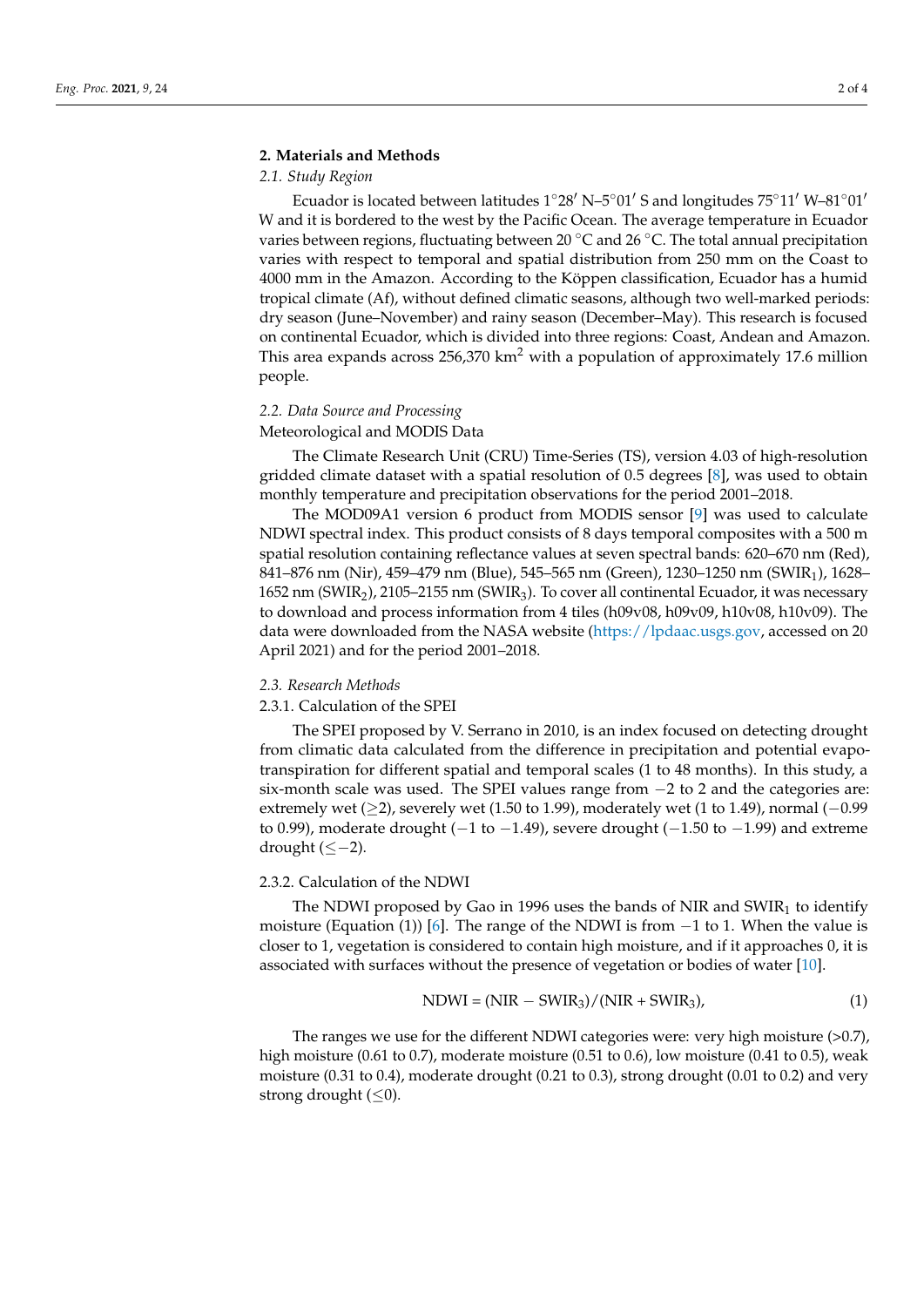#### *2.4. Methodology*  $2.4.1.1.$

#### 2.4.1. Runs Theory  $\mathcal{D}_{\text{PDE}}$  was calculated, it was calculated, it was analyzed using the Runs theory  $\mathcal{D}_{\text{PDE}}$

Once the six-month SPEI was calculated, it was analyzed using the Runs theory [\[11\]](#page-3-10) that allows finding the duration, severity, intensity and identifying the dates of the drought periods. that allows finding the duration, severity, intensity and identifying the dates of the Drice the six

## 2.4.2. NDWI Images and calculate the area affected by drought, the drought, the drought, the drought of the drought, the drought, the drought, the drought, the drought, the drought, the drought, the drought of the drought

To map and calculate the area affected by drought, the dry period was identified with the Runs theory. The pixels are classified with the proposed NDWI values and those that are less than or equal to 0.3 are considered as affected surfaces.

#### **3. Results**  $\bf{results}$

The years that were identified as dry periods were 2005 and 2018. Although 2005 was the year most affected at national level, the Coastal region had the highest severity value of −1.43 and a duration of 10 months, following the Andean and Amazon region in Table [1.](#page-2-0) 1.

<span id="page-2-0"></span>**Table 1.** The most important dry periods between 2001 to 2018 of continental Ecuador regions. **Table 1.** The most important dry periods between 2001 to 2018 of continental Ecuador regions.

| Region    | Coast    |           | Andean    |           | Amazon        |         |
|-----------|----------|-----------|-----------|-----------|---------------|---------|
| Year      | 2005     | 2018      | 2005      | 2018      | 2005          | 2018    |
| Duration  | 10       | 6         | 13        | 6         | h             | 6       |
| Severity  | $-14.25$ | $-6.79$   | $-17.80$  | $-7.16$   | $-7.57$       | $-7.35$ |
| Intensity | $-1.43$  | $-1.13$   | $-1.37$   | $-1.19$   | $-1.26$       | $-1.23$ |
| Date      | January– | April-    | February- | April-    | $\text{Mav}-$ | March-  |
|           | October  | September | February  | September | October       | August  |

In Figure 1, the drought period of 2005 using the NDWI and pixels with values less In Figure [1,](#page-2-1) the drought period of 2005 using the NDWI and pixels with values less than 0.3 were classified as affected by drought and the most affected month was October, than 0.3 were classified as affected by drought and the most affected month was October, which affected 32.36% of the total surface of continental Ecuador. which affected 32.36% of the total surface of continental Ecuador.

<span id="page-2-1"></span>

Figure 1. Surface of the month least and the most affected by drought in 2005: (a) May 4.74%; October 32.36%. (**b**) October 32.36%.

#### **4. Discussion and Conclusions 4. Discussion and Conclusions**

The combination of SPEI on a six-month scale and NDWI from MODIS provided The combination of SPEI on a six-month scale and NDWI from MODIS provided relevant information tools for the identification, assessment and monitoring of dry periods and estimation of the affected surface. It was possible to identify the dates of duration of the dry periods and their levels of affectation based on the SPEI on a six-month basis, and the surface affected based on the NDWI information.

The year 2005 was the most affected by drought in all regions of Ecuador, followed by 2018, which also has high intensity values, but with a shorter duration than 2005. The year 2005 has been considered the driest year in the last 100 years in the southwestern part of